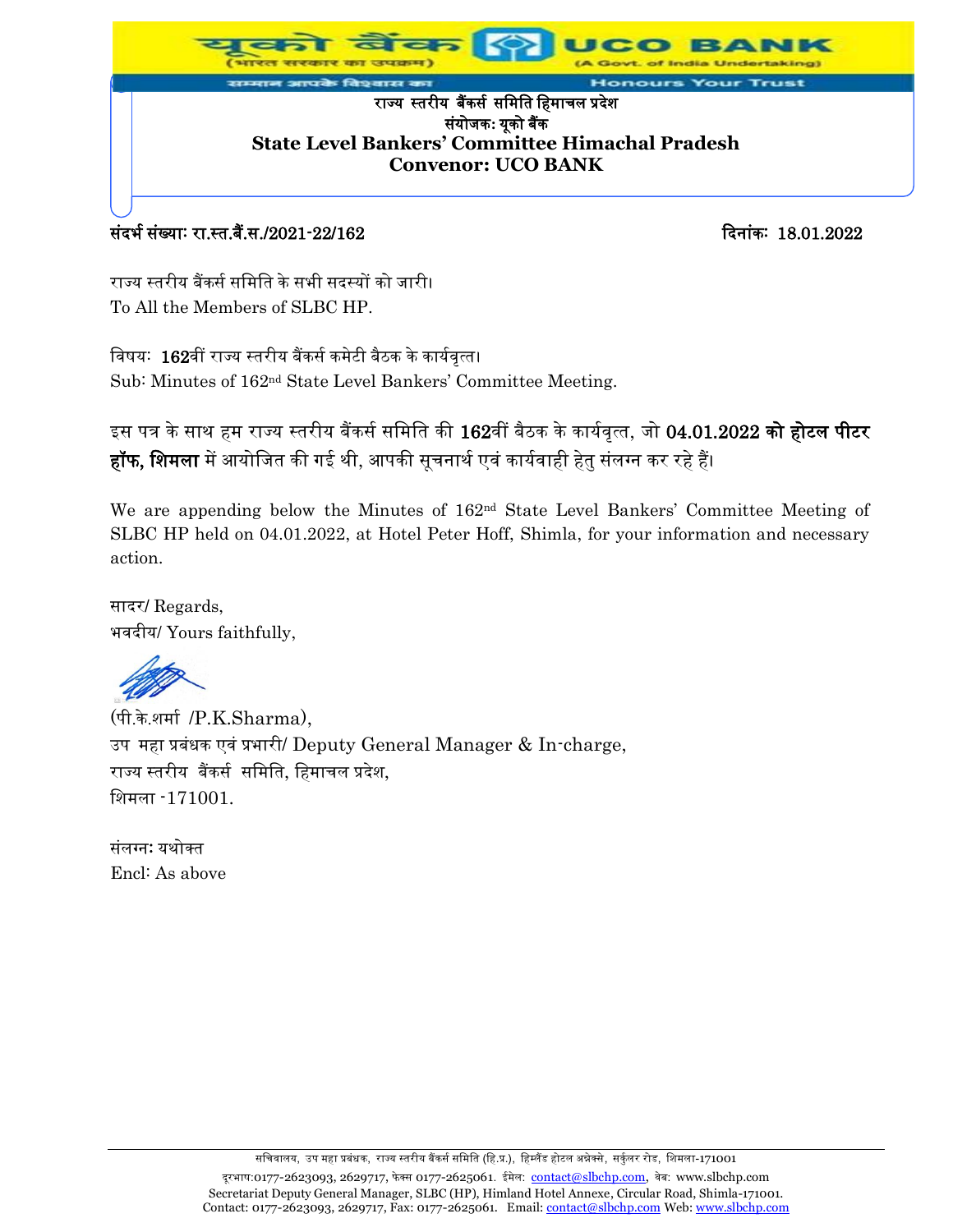

## MINUTES OF SLBC MEETING HELD ON 04.01.2022 AT HOTEL PETERHOFF, SHIMLA

The 162<sup>nd</sup> Meeting of State Level Bankers' Committee Himachal Pradesh was held on 4<sup>th</sup> January, 2022 to review the performance of banking sector in the State for the quarter ended September, 2021. Mr. Ishraq Ali Khan, Executive Director, UCO Bank chaired the meeting and Mr.Akshay Sood, IAS, Secretary (Finance) to the Govt. of Himachal Pradesh co-chaired the meeting. The list of participants is herewith annexed (Annexure-I).

The meeting started with the permission of the Chair at 11.00 AM at Darbar Hall, Hotel Peterhoff, Shimla. Meeting was attended personally by local Representatives of Major Banks, RBI, NABARD and State Government Officials. The meeting commenced with Welcome Address delivered by Sh. S.S. Negi, Deputy General Manager & Convenor, SLBC, UCO Bank. The Key Note Address was given by Sh. Ishraq Ali Khan, Executive Director, UCO Bank. The DGM & Convenor extended warm welcome to distinguished dignitaries sitting on the Dias and Senior Bureaucrats/Executives from State Government Departments, Boards, Corporations, Banks and Insurance Companies present in the meeting.

## HIGHLIGHTS OF THE WELCOME ADDRESS DELIVERED BY SH. S.S. NEGI, DGM & CONVENER, SLBC, HP:

The Convener extended warm welcome to the dignitaries sitting on the dais viz.

- Sh. Akshay Sood, IAS, Secretary (Finance) to the Government of Himachal Pradesh. DGM & Convener, SLBC, UCO Bank extended heartiest welcome & expressed gratitude towards the Secretary for sparing his valuable time to co-chair the Meeting.
- Sh. Ishraq Ali Khan, Executive Director, UCO Bank. The DGM extended warm welcome to ED, on his participation in the meeting. The Convener expressed gratitude towards Sh.Ishraq Ali Khan on chairing the meeting.
- Sh. K.C. Anand, General Manager (In-charge), Reserve Bank of India, Shimla. The Convener, SLBC extended warm welcome to GM (In-charge), RBI on his participation in the meeting and expressed gratitude for proactive participation, guidance and support by the team of RBI officials to the SLBC forum.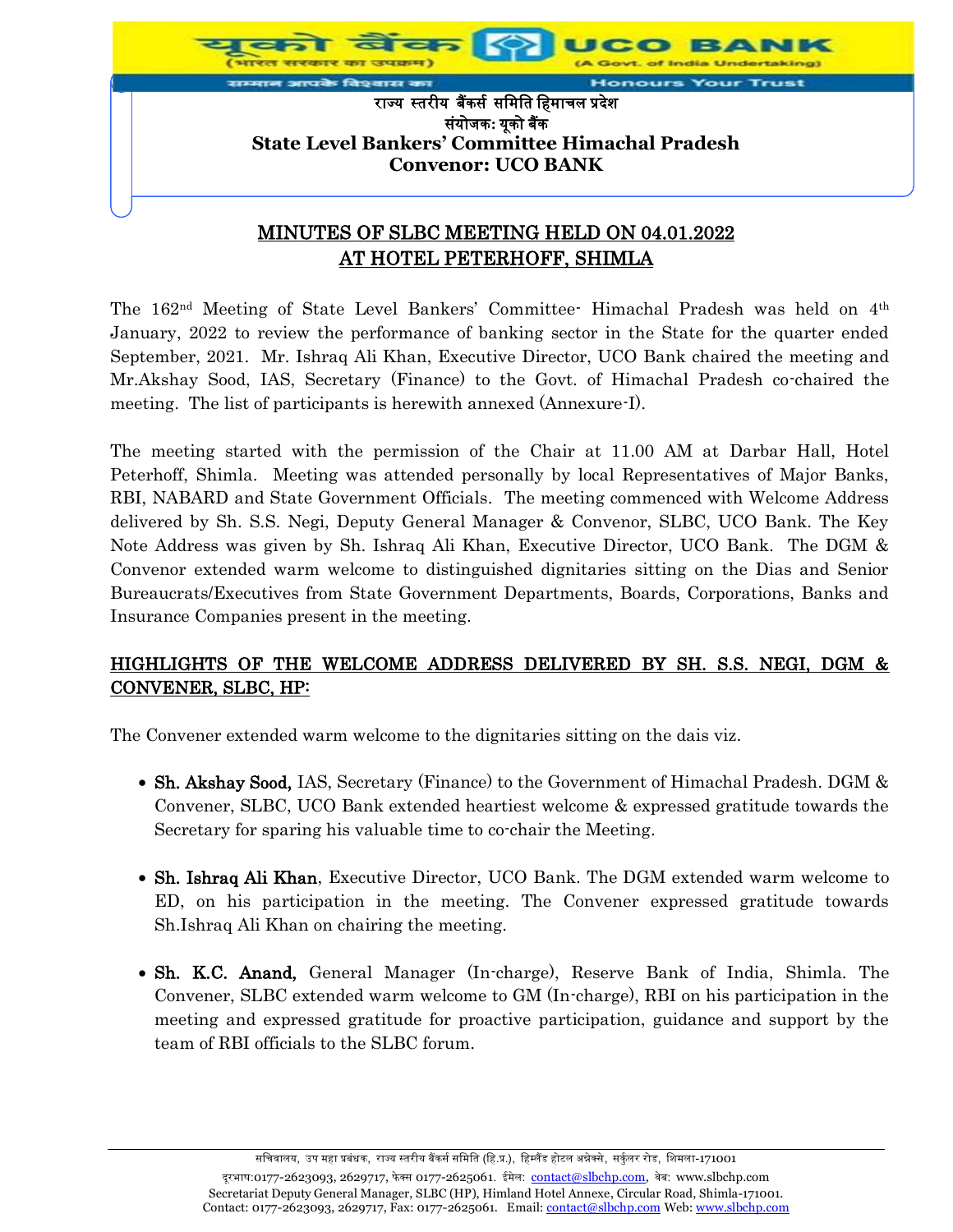

 Dr.Sudhanshu Mishra, General Manager, NABARD. The DGM, UCO Bank extended warm welcome to GM NABARD on his participation in the meeting and expressed gratitude for proactive support in rural credit and micro finance.

While welcoming the participants, DGM & Convenor SLBC, conveyed his gratitude and best wishes to Sh. A K Goel, ex- MD & CEO, UCO Bank, for his new assignment as MD & CEO of PNB and welcomed Sh. Ishraq Ali Khan for his first time presence for SLBC meeting in the state. He also conveyed best wishes to Sh. D K Raina, CGM, NABARD, who retired on 31.12.2021 for his support and guidance.

DGM & Convenor SLBC apprised the house about the core agenda of the meeting i.e. to review ACP achievement for the first two quarter of the financial year 2021-22 with a special focus on the progress made under post-COVID schemes, progress under Government Sponsored Schemes, viz. MMSY, Interest Subvention Scheme for Hospitality sector, PM-SVANidhi, etc.

In his concluding remarks, Mr. Negi, DGM & Convener, SLBC requested the participants to proactively participate in the deliberations.

## HIGHLIGHTS OF THE KEY NOTE ADDRESS DELIVERED BY SHRI ISHRAQ ALI KHAN, EXECUTIVE DIRECTOR, UCO BANK:

The Executive Director in his Key Note Address to the House welcomed all the dignitaries and other participants to the meeting and expressed his pleasure for attending the SLBC meeting for the first time in the capacity of executive director of UCO Bank. He, further, highlighted the achievements of banking sector in Himachal Pradesh during the period ended September, 2021. Important points are mentioned as below:

- $\triangleright$  Economy in the country is in reviving state, as the GST collection in the country has been above Rs.1.00 lakh crore during September quarter, and was the highest with Rs.1.31 lakh crore in November 2021.
- $\triangleright$  In Himachal Pradesh, district Chamba was ranked first in aspirational district program, amongst the other districts identified in the country. District Chamba has also been awarded with cash prize of Rs. 2.00 Crore in September 2021, by NITI Aayog. He conveyed his heartiest congratulations to the entire team.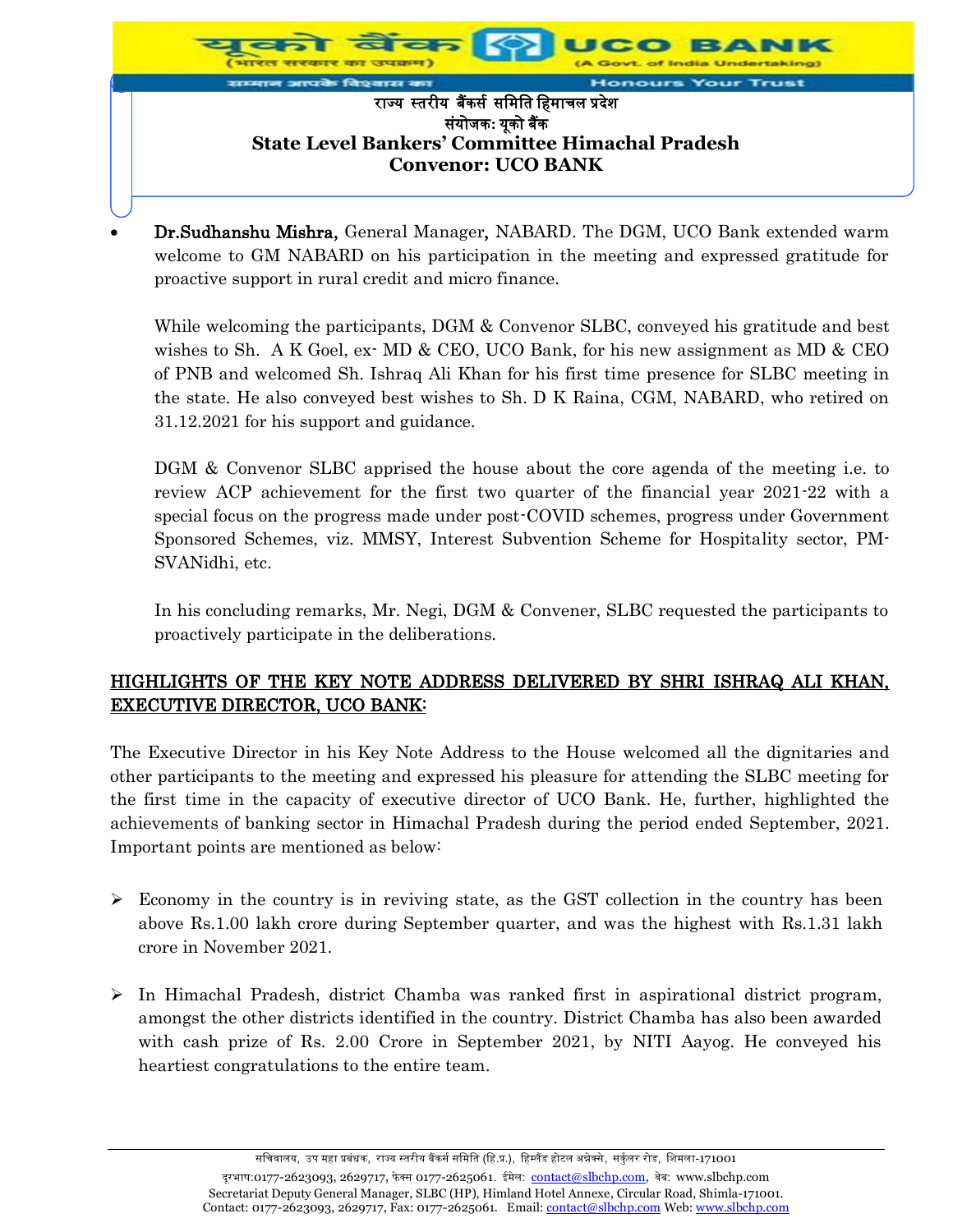

- $\triangleright$  Himachal is the only state in the country, that has started co-contribution of 50% of the subscription amount upto Rs. 2000/- in Atal Pension Yojana. With this feature and hard work of the member banks in the state, PFRDA awarded 5 Banks and 2 LDMs for achieving the half yearly targets, in a special meeting held on 30.12.2021, chaired by Sh. Deepak Mohanty, whole time director, PFRDA.
- $\triangleright$  While highlighting the ACP achievements, Sh. Ishraq Ali Khan, ED, UCO Bank, expressed his satisfaction over the performance of banks in the financial year. During the second quarter of the year, deposits in the State increased by Rs.7118 Crores whereas advances decreased by Rs.63 Crores. The total business of the State has grown by Rs. 7055 Crores during the quarter ended,  $30<sup>th</sup> September$ ,  $2021$ . The growth in deposits is much higher than advances, resulting in decline in CD ratio from 40.13% to 38.28%.
- $\triangleright$  He appreciated the member banks efforts for revamping of the SLBC website. As earlier the data was collected manually from the member banks, this time the data was uploaded on the portal in text files, without any manual intervention. We hope that with this advent, we shall be able to conduct the quarterly review meeting of SLBC in timely manner. He also requested the member banks to upload the quarterly data within 7 days of quarter ending, without any reminders.
- $\triangleright$  Mr. Ishraq Ali Khan, Executive Director, UCO Bank concluded the Key Note Address urging the member banks to continue with their efforts with vigor and be ready to face the oncoming challenges. He requested all the member banks to dispose off the pending applications under govt sponsored schemes at the earliest. He extended best wishes for fruitful & conclusive deliberations on all agenda issues for the meeting.

## HIGHLIGHTS OF THE ADDRESS DELIVERED BY SHRI K C ANAND, GENERAL MANAGER (IN-CHARGE) RBI, SHIMLA:

Mr. K.C. Anand, GM (In-charge), RBI began his address by welcoming the dignitaries sitting on the dais. He shared that he took the charge of RBI office shimla in September 2018 and since then tried to be a part of every SLBC review meeting. He congratulated all the member banks for their efforts in making district Chamba top the ranking in Govt of India's aspirational district program.

He expressed that his personal focus during the review meeting is on ACP achievement and progress under various govt sponsored schemes. He added that this time the ACP achievement is partially satisfactory, as the overall achievement is good, but the progress under agriculture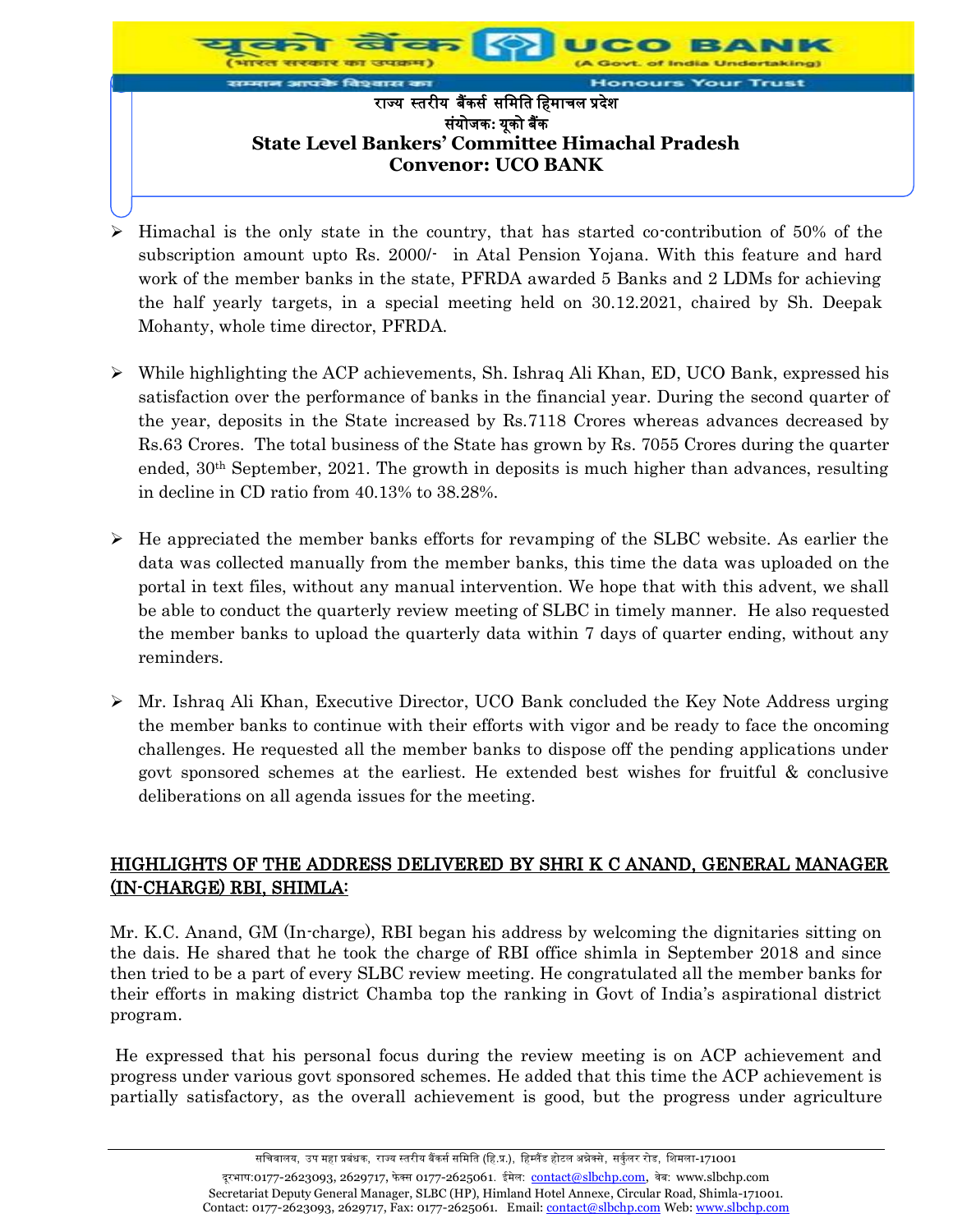

sector is not satisfactory. He urged all the member banks and NABARD to take a note and make increased efforts for augmenting credit flow to agriculture sector.

He further noted that the CD ratio of the state which stood lower than the national average was partly due to unique terrain and agro climatic conditions of the state. He pointed out the fact that the share of cultivated land to total land in the state is much lower than the national average. He also pointed out the effect of lower credit from outside the state as a reason for low CD ratio. He urged all stakeholders to devise solutions and ways to increase lending in the state.

GM RBI apprised the house that, RBI has also been taking care of certain other parameters like capacity building and also been holding town hall meetings, seminars and workshops. RBI was also been planning to hold a seminar on  $14<sup>th</sup>$  January 2022, but due to rising COVID cases some other date is to be worked out.

Sh. K C Anand, GM (In-charge) RBI apprises the house about RBI's Payment Infrastructure Development Fund(PIDF), for promotion of digital payments in the country. He requested the member banks to explore the possibilities in the state and submit their plan to RBI through their Head Offices.

He advised the SLBC to accord importance to credit flow to weaker sections, women and minorities and urged all banks for correct reporting on credit flow to these critical sections of society. He expressed his pleasure at rolling out of automated CBS data flow system adopted by SLBC and expressed his hope that system will be greatly beneficial for policymaking and analyses of banking sector parameters of Himachal Pradesh.

He requested the member banks and govt agencies to work in combination for overall development of the state.

### HIGHLIGHTS OF THE ADDRESS DELIVERED BY DR. SUDHANSHU MISHRA, GENERAL MANAGER, NABARD, SHIMLA:

Dr. Sudhanshu Mishra, GM, NABARD acknowledged the concern raised by GM RBI, regarding the agriculture credit growth in the state. He apprised the house about the release of PM Kisan Samman Nidhi third installment and release of grant for FPOs by Prime Minister of India. Govt has directed banks to saturation under KCC in the country and we have to complete the task on mission mode. Secondly he requested the member banks to provide finance to SHGs.

GM, NABARD urged the member banks to boost investment lending under agriculture and financing of FPOs. Currently 107 FPOs are identified by NABARD in the state, out of which 30 have already been granted finance. He requested the member banks to provide finance to these FPOs as it will also be helpful for agriculture growth in the state.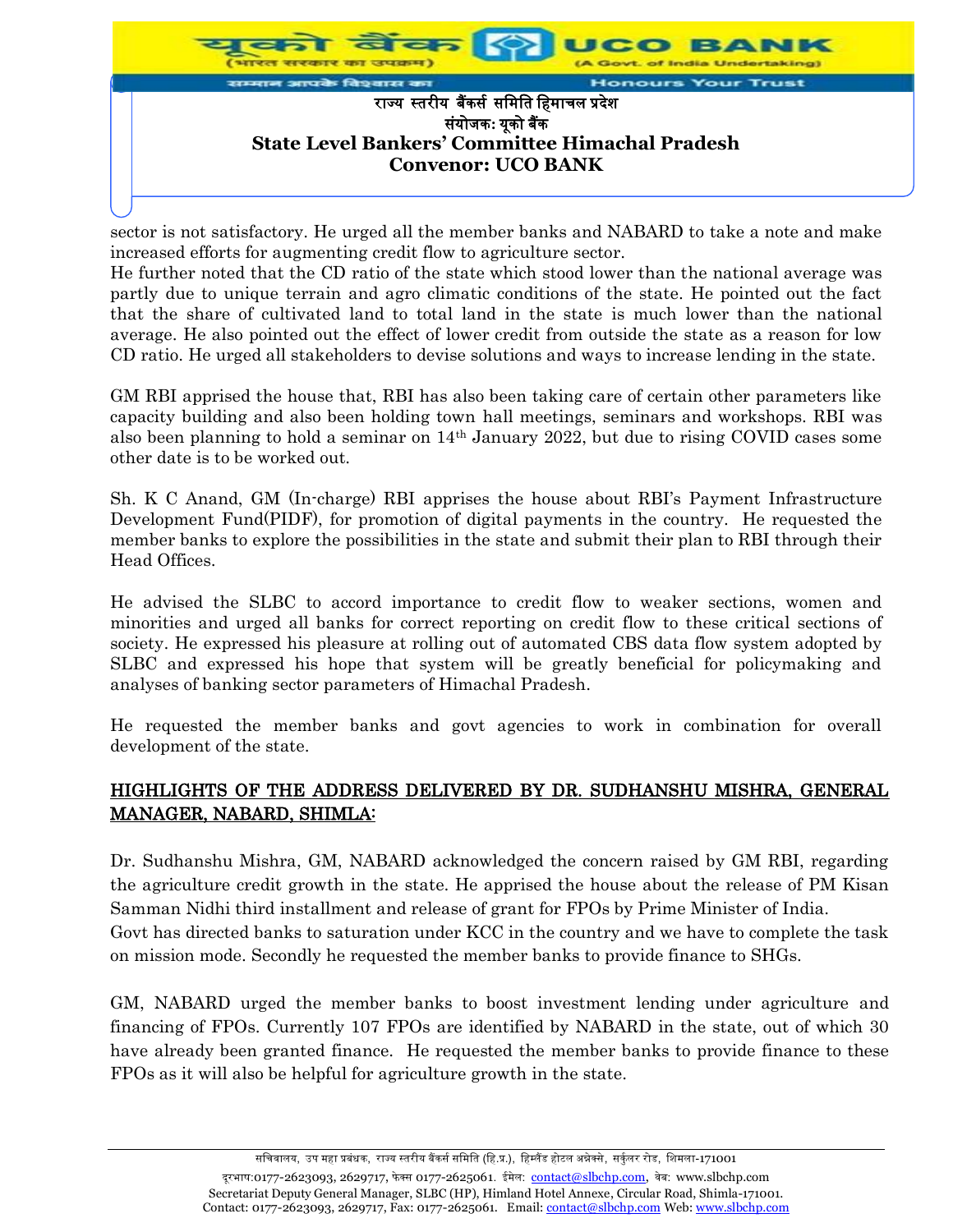

GM, NABARD, requested the SLBC to include the finance provided by PACS in total advances, as it affects the overall CD ratio. There are many PACS working in the state that provide finance to agriculture sector. He also assured to provide any kind of assistance or guidance required by the member banks or SLBC.

#### Discussion on Agenda Items:

Mr. P.K. Sharma, DGM & In-charge, SLBC informed the House that agenda papers have already been placed before the participants and today the point-wise agenda issues are being taken up for deliberations. The agenda for the  $162<sup>nd</sup>$  meeting was discussed at length in the  $12<sup>th</sup>$  Steering Committee held on 08.12.2021 wherein it was decided to bring forth the below points for discussion at the SLBC meeting. As mentioned by GM, RBI about the discrepancies in the data, SLBC has already advised the member banks to rectify the data in steering committee meeting and a VC was also conducted for same, SLBC portal was also kept open till 20.12.2021. Few banks corrected their data during this period; however there is still a lot of scope for rectifications. DGM & In charge, SLBC urged the member banks to check their data before uploading to the portal. The proceedings of the meeting placed hereunder for record and further necessary action by stakeholders.

## AGENDA ITEM NO.-1

## CONFIRMATION OF MINUTES OF THE LAST SLBC MEETING HELD:

The Minutes of 161<sup>st</sup> State Level Bankers' Committee Meeting held on 30.09.2021 were circulated by the Convener Bank to all SLBC members vide its letter No. DGM/SLBC/2020- 21/161 dated 14.10.2021.

Since no comments were received from any quarter, the minutes of the  $161<sup>st</sup>$  quarterly review meeting for quarter ended June, 2021 stand confirmed and adopted.

The House adopts and confirms the minutes of 161<sup>st</sup> State Level Bankers' Committee Meeting.

# AGENDA ITEM NO. 1: ACTION TAKEN REPORT ISSUES Agenda Item No.1.1: Sub- Committee on BC Model

Mr. P K Sharma, DGM & In charge SLBC apprised the house that the matter was discussed in the steering committee meeting and major banks operating in the state have conveyed their confirmation, this agenda can be dropped with permission of the house.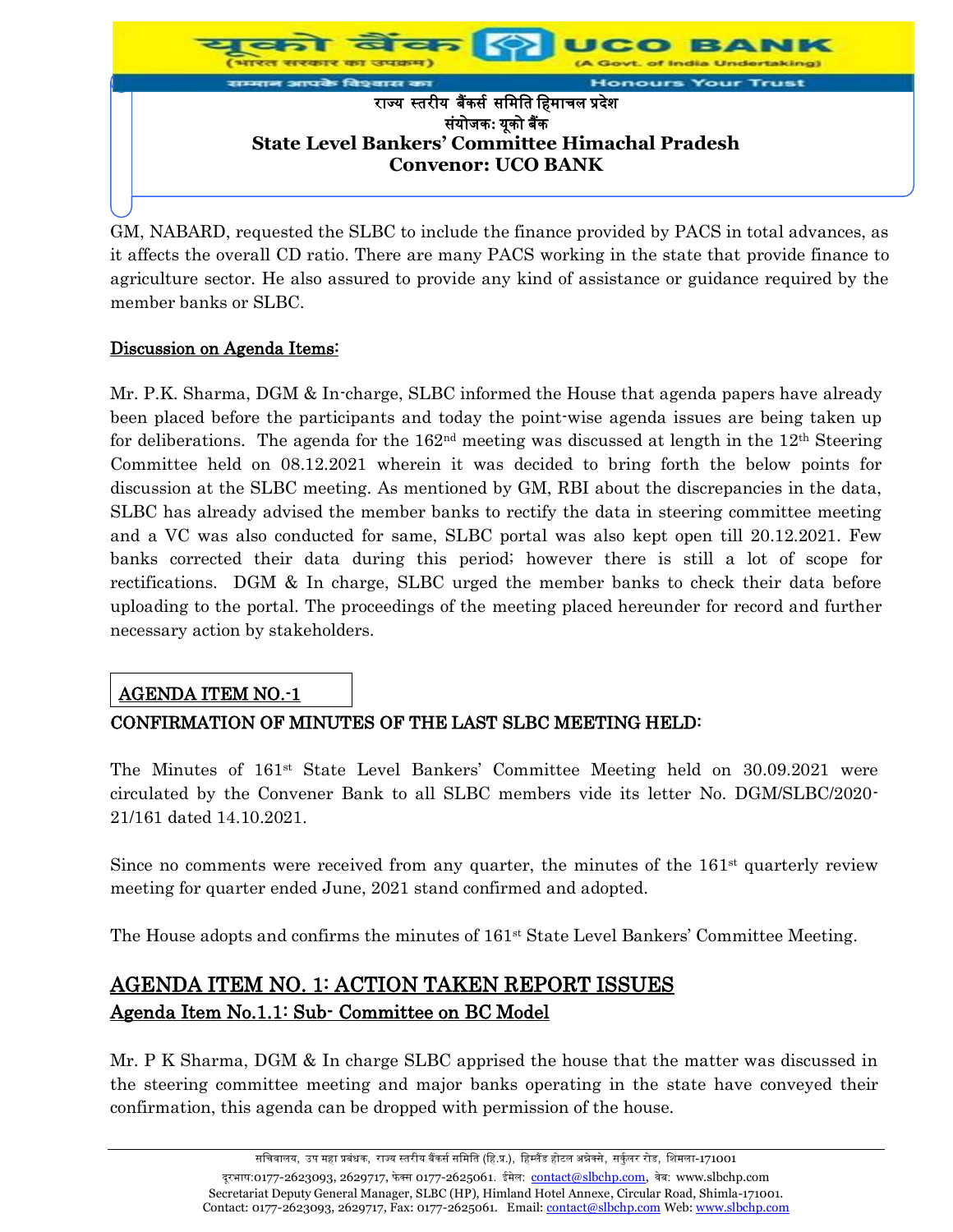

## Agenda Item No. 1.2: Appointment of FLC in Lahaul & Spiti

DGM & In charge SLBC shared with the house that the compliance regarding the issue has already been done, house may drop this issue.

Sh. Akshay Sood, Secretary Finance Govt of HP suggested that, since the agenda has already been discussed in the steering committee in the presence of the member banks, house may discuss the queries or any issues of any Govt. department relating to banks or banks having any pending issues with the Govt. departments.

Joint Director, Department of Horticulture, Sh. Hem Chand Sharma, apprised the house about Govt. of India's ongoing project for "Doubling of farmers income by 2022". In this connection department of horticulture is educating the farmers in the state for cultivation of new varieties with high return value.

Dr. N K Dhiman, Director, Department of Agriculture, raised the issue with agriculture insurance companies regarding pending cases of insurance claims for Kharif 2019-20 and Rabi 2019-20.

Sh. Pawan Rana, Deputy Manager, AIC, apprised that, earlier the payments are made through DBT mechanism, and in case of failed payments, we use Aadhaar Enabled Payment System. The issue regarding the failed transactions was discussed in the meeting held with the Chief Secretary, and it was decided to share the list of such accounts with SLBC to make these accounts aadhaar enabled to avoid failure of transactions in future. Further he sought for guidance about the issue for settlement of claim in case where the farmer is deceased and his account has been closed.

Deputy Director, Rural Development Department, Sh. Kirti Chandel raised the issue that HP State cooperative Bank and Jogindra Central Cooperative bank are having pending SHG cases. He added that JCCB has not uploaded the data on CBS, due to which there is mismatch in the data for interest subsidy under the scheme.

Representative from JCCB were not present in the meeting, due to engagement in Bank's board meeting, SLBC assured to report the issue to the bank.

Representative from Urban Development Department apprised the house that currently they are running two sponsored schemes in the state namely NULM and PM SVANIDHI. He raised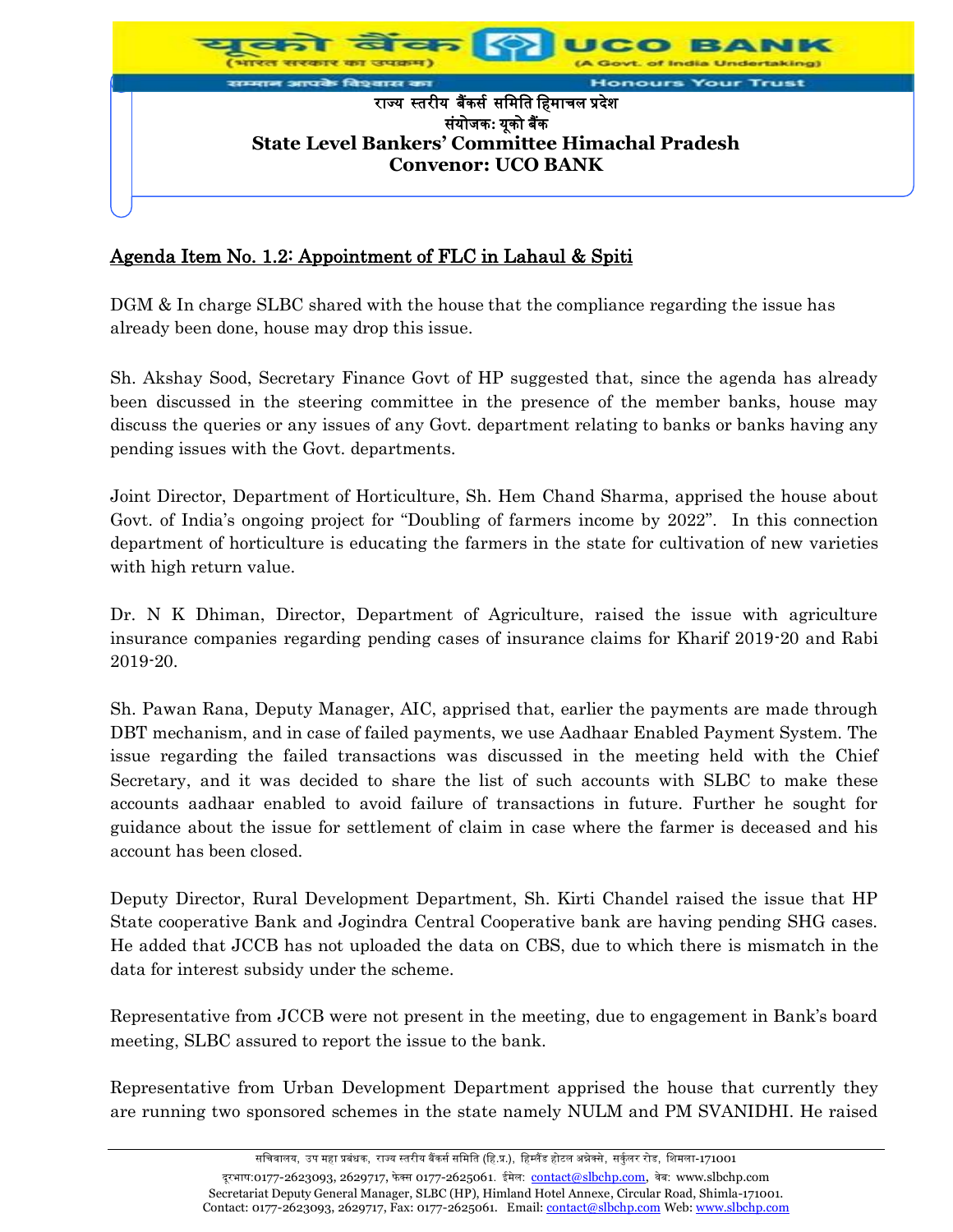

the issue that Private sector banks in the state are not performing well under PM SVANIDHI scheme, particularly HDFC bank having major presence in the state. He informed the house that Urban Development Department has recently organized a camp in Nahan for PM SVANIDHI. HDFC was asking the street vendors to open a saving account with minimum balance of Rs. 5000-10000 for sanctioning of loan. Loan amount under the scheme for first tranche is only Rs.10000/- so it is not possible for a street vendor to maintain this much amount in a saving account. Additionally the interest charged by private banks is much higher than other banks.

Sh. Ishraq Ali Khan, Executive Director, UCO Bank apprised the house that these issues were highlighted in the meeting with finance ministry also and the Central Govt. is taking these issues seriously. We hope that such issues will be resolved within 2-3 months.

Representative from HDFC Bank informed the house that the issue has been taken up with the higher authorities of the bank, and will be resolved by end of the month.

Sh. Akshay Sood, Secretary Finance, Govt. of HP, advised the private banks to take these issues seriously and start working on it. As public sector banks often complain that all the SNA deposit is with private sector banks and their performance under Govt. sponsored schemes is poor. He advised the Urban Development department to take up the matter with Secretary Finance in writing. GM, NABARD, advised HDFC bank to clear the pendency before the matter is escalated.

Dr. A K Sharma, Joint Director, Animal Husbandry, apprised the house that as already informed by GM NABARD, Govt. is providing special grant to KCC and LDMS were advised to organize weekly camp. But no camps were organized in district Shimla, Kangra and Mandi till now, while few districts like Kullu, Hamirpur and Solan are performing well. ED UCO Bank, apprised the house that idea behind organizing the camps was to provide instant credit to the farmers, after verifying borrowers credentials, So that the farmers don't need to visit the bank branch.

LDM Shimla, informed that due to remote locations in the district we were not able to organize the camps, but we have been forwarding the applications received from the department, directly to banks.

Sh. P K Sharma, DGM & In charge SLBC apprised the house that the Animal Husbandry Deptt and the Fisheries Deptt generates the leads for KCC and after that banks scrutinize the cases. District wise reporting is done on weekly basis on every Friday under the ongoing KCC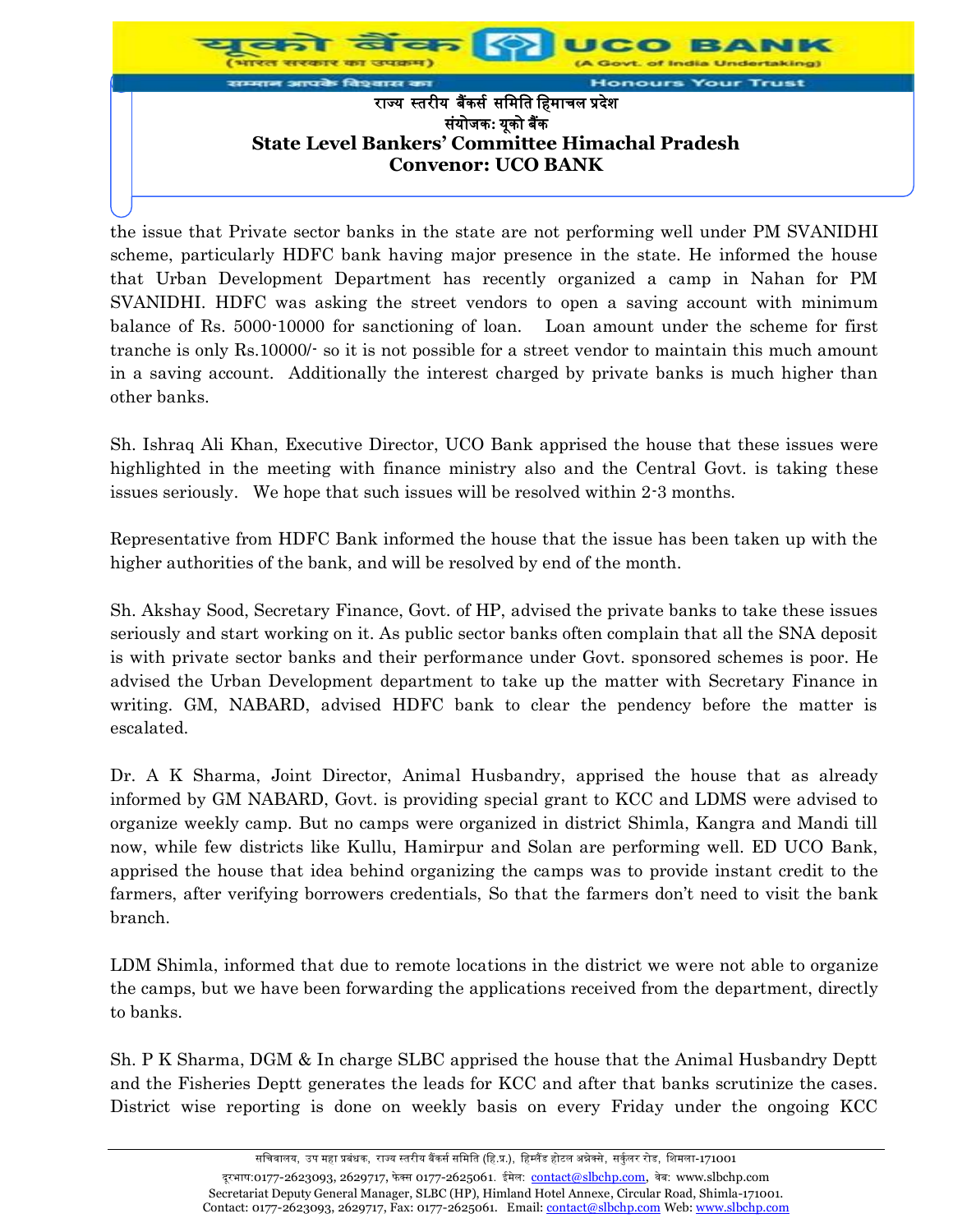

saturation campaign. He requested the member banks to sanction the cases in timely manner. He also assured to take up the matter with the concerned LDMs, where weekly camps are not organized. GM, NABARD apprised the house that Govt. of India is regularly monitoring the progress under the scheme, this is one of our key performance parameter and we have to improve our performance.

Sh. Akshay Sood, Secretary Finance advised the department to stay in touch with the SLBC and resolve any issues with the banks without waiting for quarterly review meeting. DGM & In charge SLBC, assured to resolve the issues pending with banks and LDMs. He further informed that all the issues relating to Govt. sponsored programs has already been discussed in sub committee meeting and steering committee meeting before SLBC meeting, and banks were advised accordingly.

## (Action: Member Banks, and Line Departments of State Government)

## Agenda Item No. 1.4 Issue of Claim Settlement under PMFBY

DGM & In-charge, SLBC apprised the house the issue has already been discussed but currently there is a long pending issue of HP State Cooperative Bank and UCO Bank and in a meeting called by Chief Secretary, he directed the Agriculture Insurance Company to provide the claim as the premium refunded by them is lying in suspense accounts. Representative from AIC informed the house that as per the information received that account numbers of the beneficiaries are not correct. Secretary, Finance advised to share the list with SLBC to resolve the issue and take up the matter in steering committee meeting.

#### (Action Point: Agriculture Insurance Company)

## Agenda Item No. 1.5: Opening of Banking Touch points in Unbanked Villages in H.P.

DGM & In-charge, SLBC shared that the agenda was discussed in last SLBC meeting and considering the topographical conditions of District Chamba and Kinnaur it was recommended to increase the radius from 5km to 15km at least. On that recommendation DFS has removed those villages from unbanked list, where a banking touch point is available within 15km radius. Currently there are only 7 unbanked villages in the state, three of which are in District Chamba where BC from SBI is already providing the banking services. He requested SBI to update the BC location so that these villages can also be excluded from unbanked villages list. Three unbanked villages are in district Shimla and one in Kangra, it was decided in steering committee meeting that concerned LDM and LDO will conduct a joint survey and explore the possibilities for providing banking services in those villages.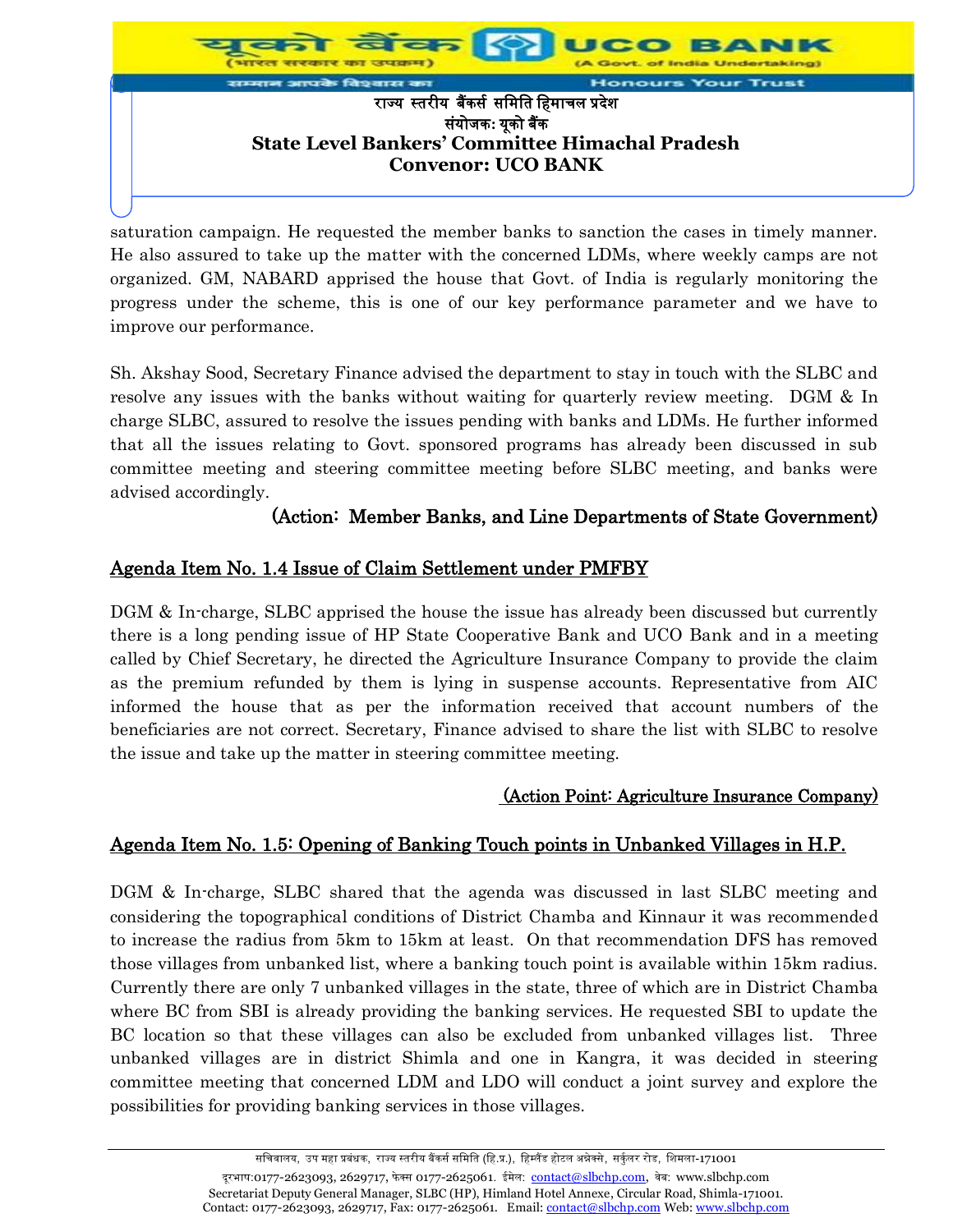

GM RBI advised the banks that removing the villages from unbanked list is not the solution. Concerned bank should ensure that banking services are being provided in these areas, either through a BC or any other banking touch point. DGM SLBC assured that recommendation for removal of these villages was given only after ensuring that banking services are already being provided there.

## (Action Point: SBI to update BC location and LDM Shimla & Kangra to conduct survey)

## Agenda Item No. 1.6: Non-Agriculture Commercial Entities – Lease Issue

The Non-Agriculturists Commercial entities were allowed to hire buildings in rural as well as in urban areas for commercial purposes without seeking prior approval of the State Govt. The Joint Secretary, Revenue, Govt. of H.P. vide letter no. Rev.B.A.(3)-6/2020 has withdrawn this provision and thereon in order to hire building on lease by all commercial entities will have to seek permission from the Govt. under Section 118 of H.P. Tenancy and Land Reforms Act, 1972.

The issue was taken up in 159<sup>th</sup> and 160<sup>th</sup> SLBC meeting. The Additional Secretary Revenue, Govt. of HP, vide letter No.RevB.A(3)5/2000-11-L dated 02.09.2021 has clarified that any Statutory Body or Corporation or Board own by State or Central Government shall not be prohibited to hire buildings on lease. The Secretary Revenue has assured to issue directions to Tehsildars to follow these instructions.

## (Action: Secretary Revenue, Govt. of HP)

## Agenda Item No. 1.7: Deepening of Digital Payments

DGM & In-charge, SLBC apprised the house that earlier 3 districts were identified in the state for 100% digitisation, out of which district Chamba has already achieved the target. However, district Hamirpur and Solan are yet to achieve 100% achievement and major reason for non achievement is poor performance by Jogindra Central and Kangra Central Cooperative Banks. He also shared with the house that in the last SLBC meeting two more districts were identified namely Bilaspur and Una, However Chief Secretary advised the banks to target for 100% digitalisation of banking services in the entire State. SLBC has has incorporated a reporting format on SLBC portal to review the performance and banks were advised to update the data on the portal.

## (Action Point: Member banks.)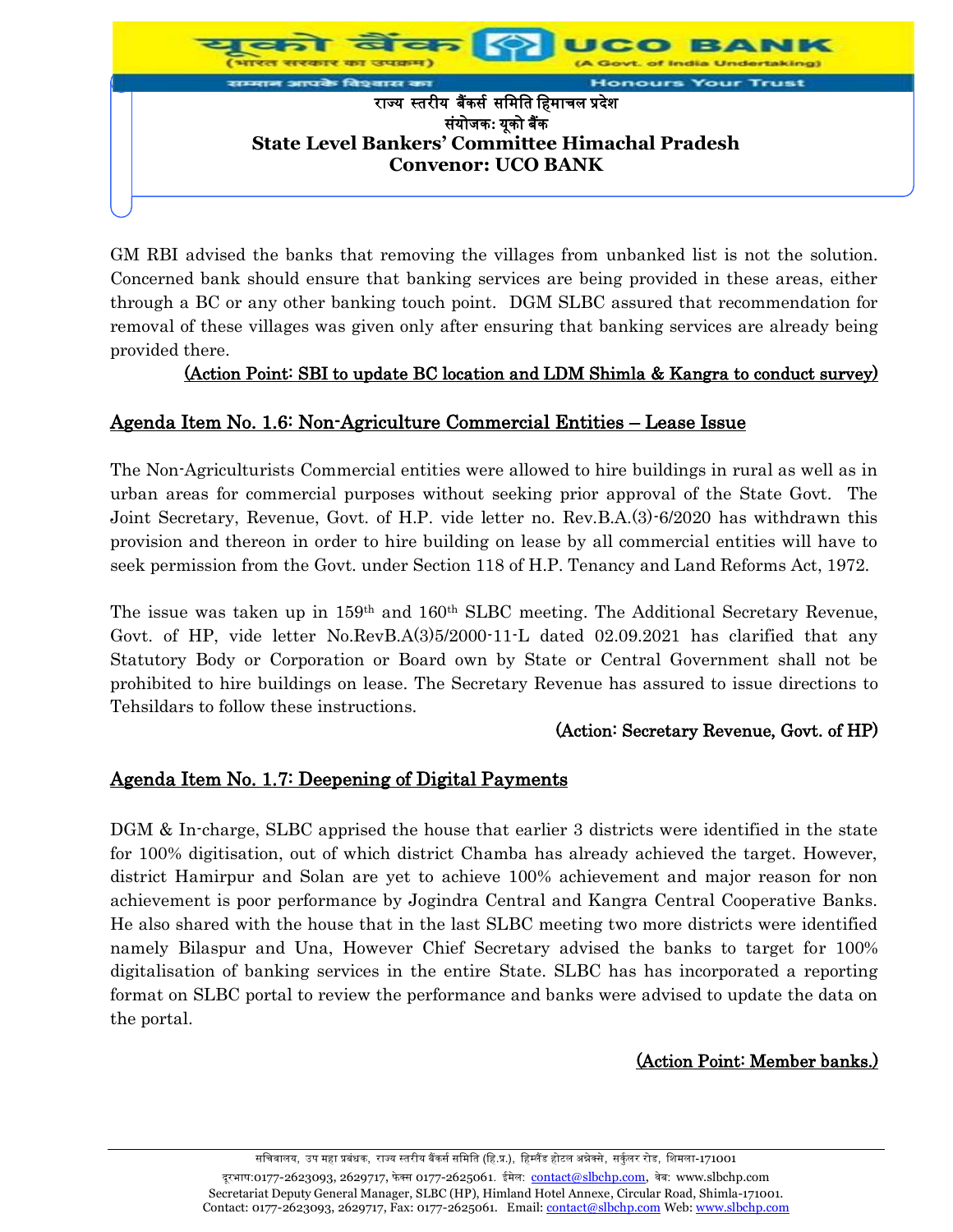

## Agenda Item No. 1.9: Exemption of Stamp Duty for Second Trance Loans Under PM SVANIDHI

Sh. P K Sharma, DGM & In charge, SLBC shared with the house that in the  $161^{st}$  SLBC meeting it was recommended to waive the stamp duty on loan documents for second tranche of PM SVANIDHI. SLBC has requested the Chief Secretary for exemption of stamp duty and the same has been accepted. Notification has been issued and shared with all the stakeholders. As per the notification the stamp duty on loans under PM SVANIDHI shall be Rs. 10/- Only.

## (Action Point: Member banks)

## Agenda Item No. 1.10: Loans Given by PACS

DGM & in charge SLBC requested NABARB to provide the data related to finance provided by PACS to SLBC, as their contribution in the State shall also be recognized along with accounting for CD ratio as well. Dr. Sudhanshu Mishra, GM, NABARD apprised the house that only three banks are financing through PACS and it will be easier to consolidate the data. He requested the banks to consolidate the data so that they can also contribute to enhance the CD ratio.

## (Action Point: NABARD, HPSCB, KCCB & JCCB)

AGENDA ITEM NO.-2

## AGENDA ITEM NO. 2.1 & 2.2: ATMANIRBHAR BHARAT ABHIYAN

DGM & In-charge, SLBC placed before house the progress under Atmanirbhar Bharat Abhiyan. He requested the member banks to sanction all the eligible cases under the scheme, as it has been extended till 31.03.2022. The progress under Atmanirbhar Bharat has been discussed in detail in the Steering Committee meeting.

#### (Action point: Member Banks)

## AGENDA ITEM NO. 2.3: KCC SATURATION

DGM & In charge SLBC presented the progress under KCC saturation, he requested the member banks to sanction maximum KCC to eligible farmers and also update the sanctioned cases on the portal on regular basis. As the performance will be evaluated from the portal only GM NABARD requested the member banks that we need to provide KCC to SHGs and tenant farmers also.

#### (Action point: Member Banks)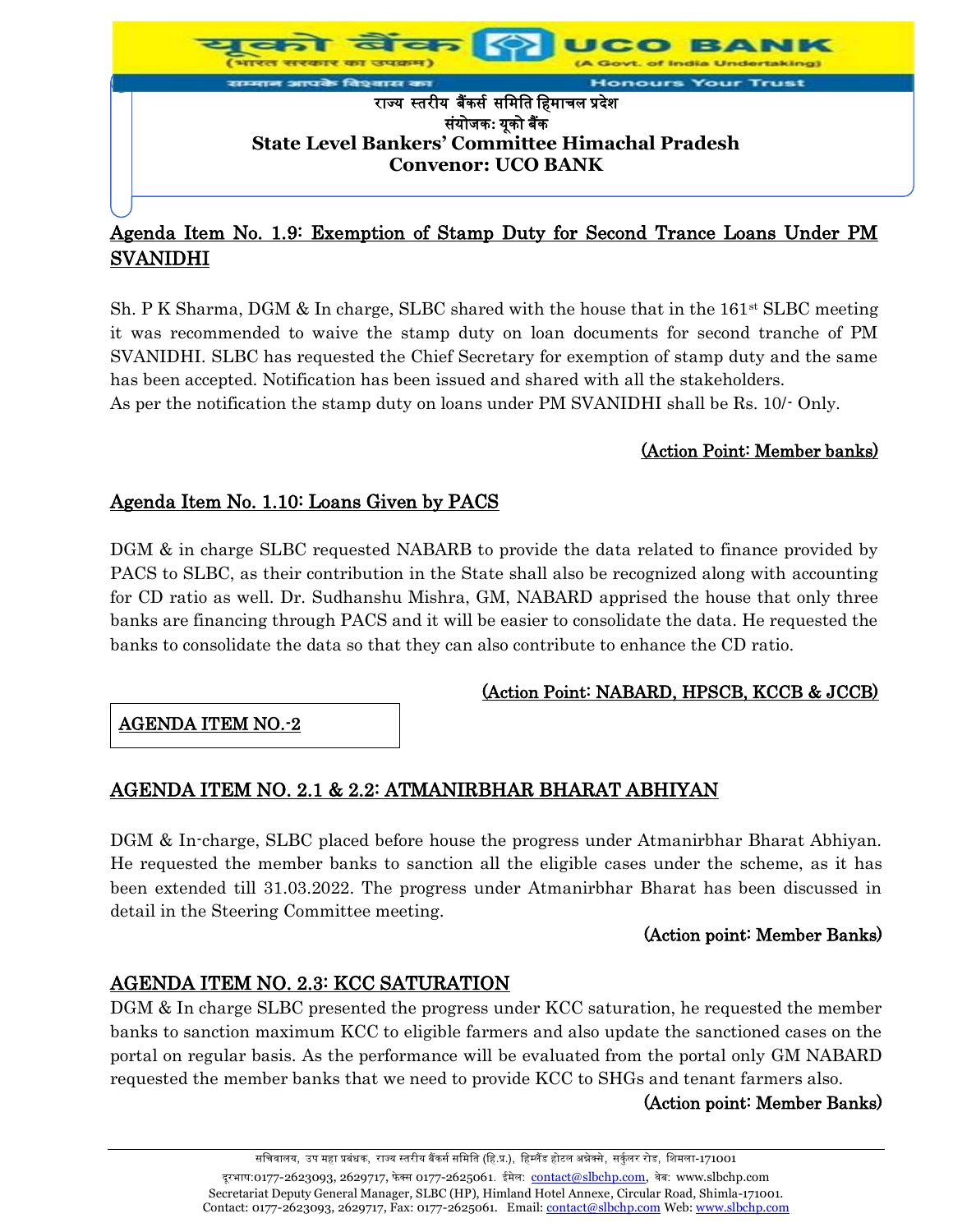

## AGENDA ITEM NO. 2.4 & 2.5 : Progress under MMSY, NRLM/NULM, PM SVANIDHI & PMEGP:

DGM & In-charge, SLBC placed before house the data for progress under Govt. sponsored scheme. He apprised the house that the progress and pendency under the Govt. sponsored schemes has already been discussed in Steering committee meeting and Subcommittee meeting and the member banks have ensured to clear the pendency within the given timeline.

GM NABARD, apprised the house that they have digitalized the data for SHGs on E Shakti portal, member banks can login to portal and sanction the sponsored cases through the portal. He requested the NRLM department to share the data with NABARD, so that a single database can be created for processing of loan application for SHGs. Deputy Director, Rural Development Deptt assured to share the information with NABARD.

### (Action point: Member Banks and Department of Rural development)

### AGENDA ITEM NO.-3

## AGENDA ITEM NO. 3.1: Progress under Financial Inclusion

DGM & In charge, SLBC apprised the house that a meeting was conducted by PFRDA on 30.12.2021 to review the progress under APY and currently a campaign is also going on for Jansuraksha saturation. Weekly progress report is submitted to DFS on every Wednesday, member banks are advised to cover all the eligible accounts under PMJDY & PMMY till August 2022. He also requested the public sector banks functioning in the state, to complete the survey of the voter list provided to them for enrolment of people between the age of 18-21 under PM Jansuraksha schemes.

Sh. Ishraq Ali Khan, ED, UCO Bank apprised the house that SLBC has already shared the data for eligible candidate within the age group of 18-21 years, with the member banks. Now the member banks are advised to conduct the survey and update the enrolment data on the portal.

#### (Action Point: Member Banks)

## AGENDA ITEM NO.-4

## AGENDA ITEM NO. 4.7: eRUPI- Prepaid Voucher Based Digital Payments

Sh. Vikas Sirohi from NPCI shared a presentation with the house, on major features of eRupi prepaid vouchers. He apprised the house that eRupi was launched by honorable Prime Minister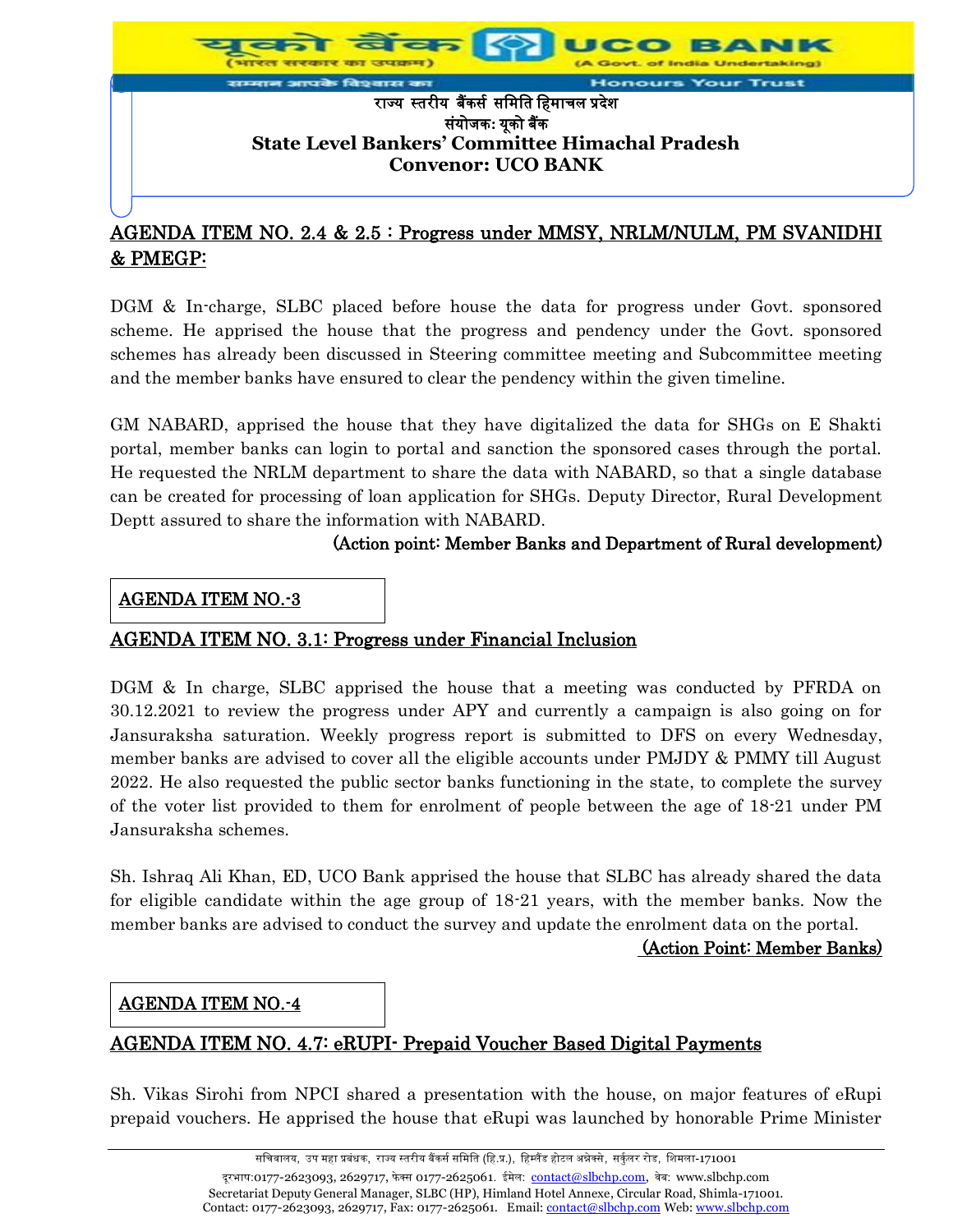

on  $2<sup>nd</sup>$  of August 2021, as a new digital payment initiative, eRupi is developed by NPCI along with DFS, NHA and Ministry of information Technology. The purpose of eRupi is to provide subsidy to the beneficiaries without any cash transaction or DBT transfer. The voucher will be provided to the beneficiary for one time use, with a feature that can be used only for the specific purpose, for which it has been issued. He informed that eRupi works on BHIM-UPI and it is completely safe and secure. He shared the list of 16 Banks currently issuing eRupi voucher. Govt. of India has issued directions to the state govts. to popularize the use of eRupi vouchers.

### (Action Point: Member Banks)

# AGENDA ITEM NO. 4.8: PM Formalisation of Micro Food Processing Enterprises(PMFME)

DGM & In charge, SLBC shared the district wise progress under the scheme and apprised the house that the progress and pendency were discussed in the steering committee and subcommittee meeting. Representative from the Department of Industries raised the issue that 25 cases are lying pending with HP State Cooperative Bank for the last six months, and the response received from them is not satisfactory. Sh. Shrawan Manta, MD, HPSCB assured to look into the matter and clear the pending cases at the earliest.

#### (Action Point: Member Banks & HPSCB to clear the pending cases)

## AGENDA ITEM NO. 4.8: Branch Expansion

Sh. P K Sharma DGM & In charge SLBC shared with the house the list of centres recommended for opening of new bank branch. He shared that LDM Shimla has informed that opening of branch is pending at Dodra Kwar and the centre was allotted to PNB, However PNB has conducted the survey and reported that the centre is not viable for opening of a bank branch. LDM Shimla informed that we have also requested SBI and UCO bank for opening of new bank branch at Dodra Kwar, as currently only HP state cooperative bank branch is there and they do not have BCs.

DGM & In charge, SLBC shared that LDM Kullu has recommended for opening of branch at Kasol and PNB has conveyed that the branch will be opened shortly. Further LDM Mandi has recommended for opening of branch at Gwalpur and Kotbadain Plassi and the centres has been allotted to PNB. LDM Mandi informed the house that Kotbadain is not viable for opening of branch. DGM & In charge SLBC informed the house that Balhara Bazar has been allotted to HP State Cooperative Bank, but as their NPA ratio is 5.20%, they are not permitted to open a new bank branch. He advised the concerned LDM to place the issue in DLRC meeting and allot the centre to any other bank.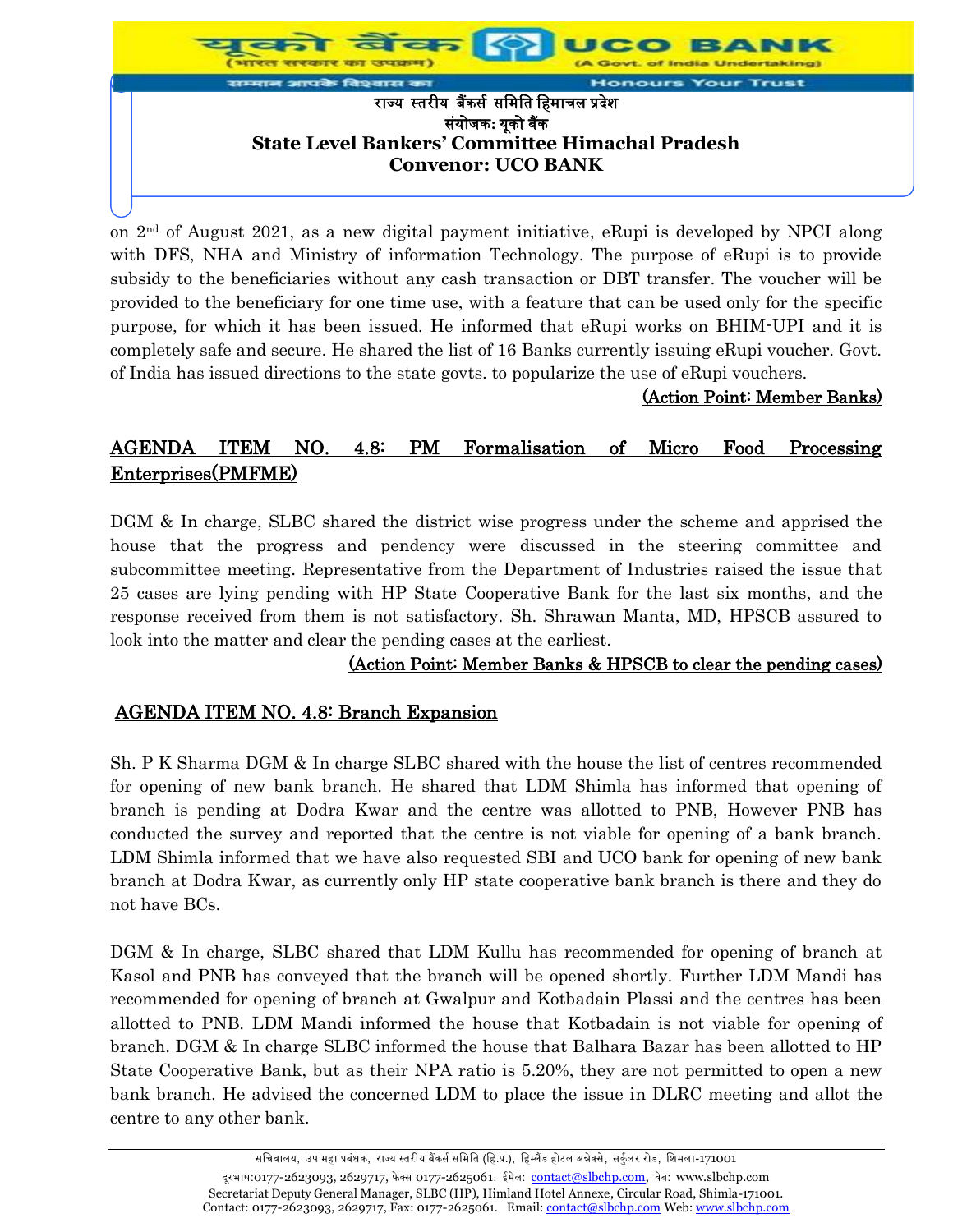

LDM Sirmour informed that a few BCs and a rural branch have been closed by HDFC bank in district Sirmour without the permission of DCC/DLRC. LDM Una also informed that HDFC is closing their BCs at other locations also without the permission of DLRC. Representative from HDFC assured to take up the matter with higher authorities of the bank. GM RBI asked the representative from HDFC to update about the issue within a week period. DGM SLBC assured to take up the matter in writing with the top management of HDFC along with a copy to DFS and State Govt.

### (Action Point: LDMs and HDFC Bank)

## AGENDA ITEM NO. 4.8: National E-Governance Services Limited

Sh. Sudhir Sharma from NeSL shared a presentation with the house on National E-Governance Services Ltd. He apprised the house that NeSL is an information utility and its primary role is to serve as a repository of legal documents. Main feature of NeSL is Digital Document Execution(DDE) that serves the objectives as Dematerialization of the document execution and customer acquisition transaction, online stamp duty payment on all loans, optimization of financial and human resources etc. He further added that NeSL is beneficial for banks as it includes cost reduction, safety and security, speedy processing and it process uniformity.

Sh. Sudhir Sharma informed that currently DDE is available in 16 Districts and 4 Union territories and Himachal Pradesh is one of them. There are few banks namely Union Bank of India, HDFC Bank, Bank of Baroda, Bank of India and Punjab National Bank, these banks are already using DDE. He shared the benefits of NeSL DDE to Govt., lender and borrower. DGM SLBC advised the member banks those who are not using NeSL DDE to start using it and in case of any issue they can take assistance from Mr. Sudhir Shrama.

#### (Action Point: Member Banks)

#### AGENDA ITEM NO.-5

## AGENDA ITEM NO. 5: Achievement Under Annual Credit Plan(ACP) 2021-22 up to Quarter Ended 30.09.2021

DGM & In-charge, SLBC placed before house the data for achievement under ACP up to September Quarter. He added that as already discussed the overall achievement is good but sector wise only in MSME sector achievement is above 100%. Performance under agriculture and education is not satisfactory. He shared the list of banks where overall ACP achievement for September quarter is below 40% and advised these banks to cover up for their low performance, as only one quarter is left for the current financial year.

#### (Action Point: Member Banks)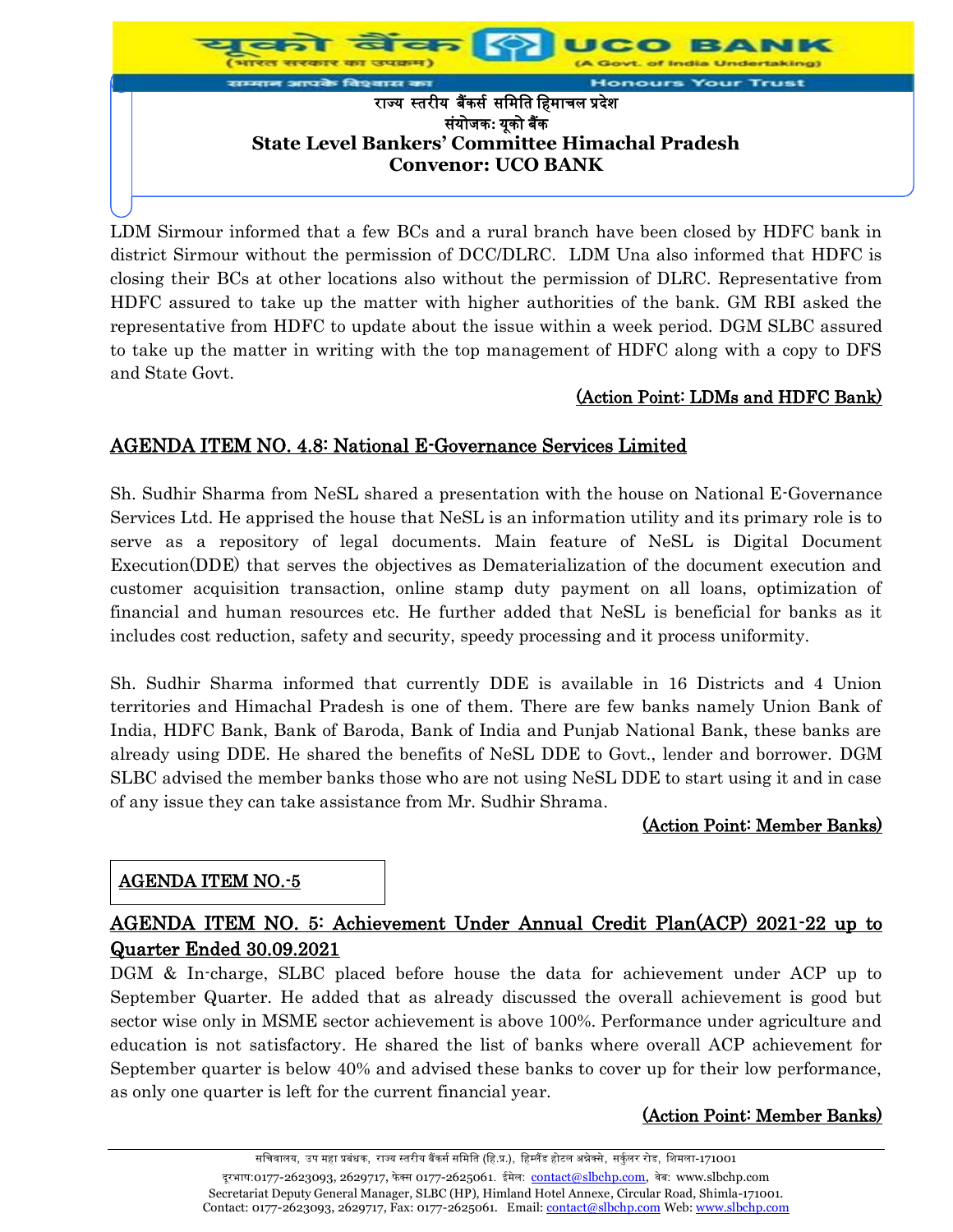

## AGENDA ITEM NO.6: Banking Sector Business Performance

DGM & In-charge, SLBC presented the data for overall banking sector business performance in the state and shared that there is growth in deposit but decline in advances. He informed the house that earlier the data for advances sanctioned outside but utilized in the state is not considered as the same is not available on the portal. He requested the house to give their views that if that data should be included in total advances or not, as it will improve the overall CD ratio of the state. Sh. Akshay Sood, Secretary Finance advised that it is upto RBI, NABARD and member banks whether to include this data or not.

Dr. Sudhanshu Mishra, GM, NABARD shared that decreasing advances is a major concern, he advised the member banks to prepare strategies to improve the advances in the state. DGM & In charge SLBC shared that banks are working towards it and the major cause is that the farmers in the state are not willing to take KCC beyond the amount eligible for interest subvention.

GM RBI shared that a major cause for declining CD ratio in the state is reducing outside financing. He also shared that as per the study report made by RBI, for declining CD ratio throughout the country, there were certain issues specific to the state, like big industries are not possible in Himachal Pradesh as the forest share in the state is more than 67%, compared to all over the country it is 21%. Secondly the farmer in Himachal Pradesh is working only on 10% of the irrigated land, whereas in the other states this percentage is up to 42%. He added that tourism industry is also badly affected by the pandemic, resulting in declining CD ratio.

#### (Action Point: Member Banks)

## AGENDA ITEM NO.-7

## AGENDA ITEM NO.7: Review of Non Performing Assets

DGM & In Charge, SLBC shared the position of non performing assets in the state. Sh. Uday Chandra, Chairman, HP Gramin Bank, raised the issue that DCs are not granting permission for possession in few NPA cases even after completing all the formalities. DGM, SLBC advised Chairman HPGB to write to SLBC regarding the issue and SLBC will take up the matter with state Govt.

## (Action Point: HP Gramin Bank)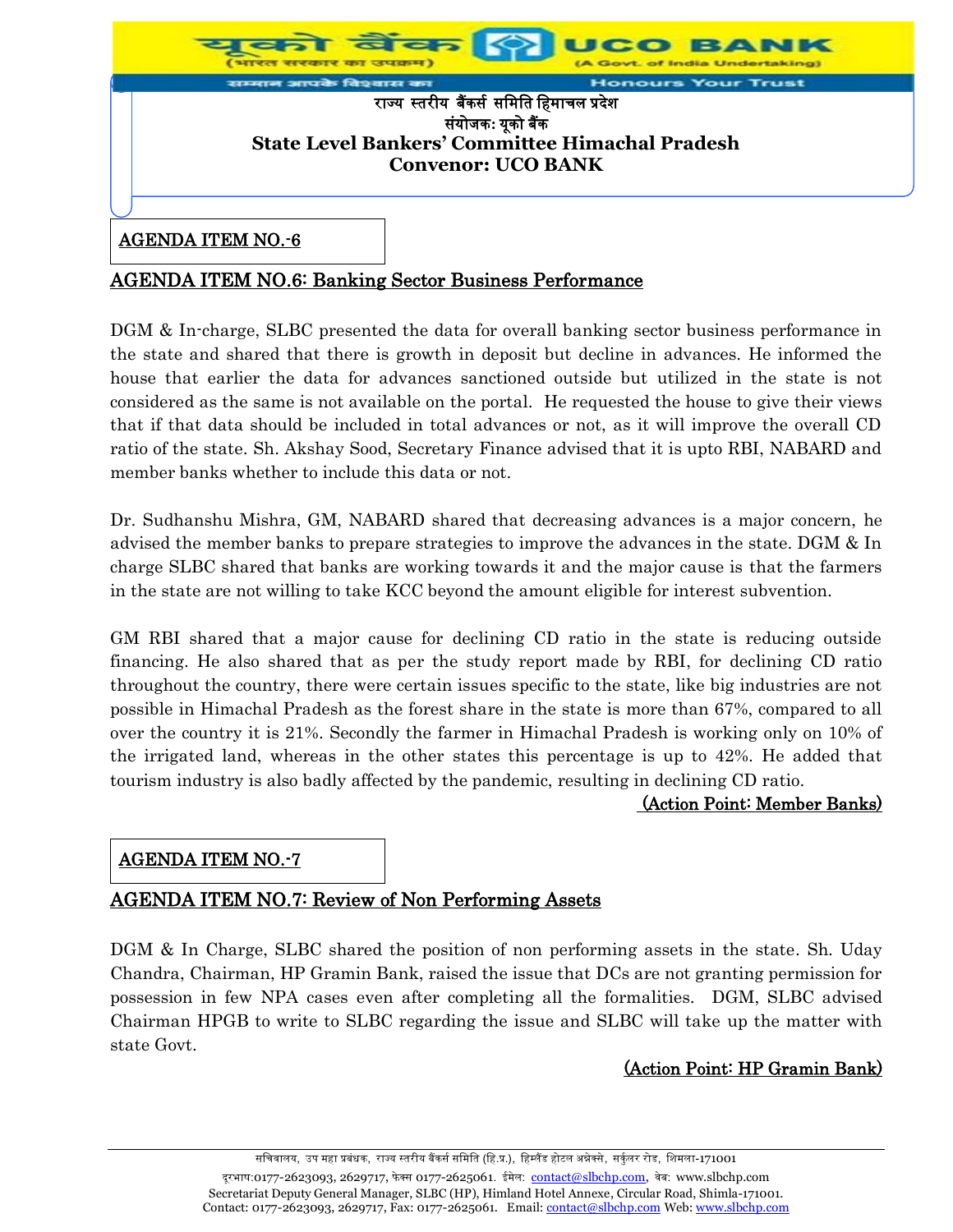

#### AGENDA ITEM NO.-8

## AGENDA ITEM NO.8: Progress Under Non Sponsored Programmes(NSP)

While discussing the progress under KCC, DGM & In charge SLBC, advised the member banks to issue KCC rupay cards to the beneficiaries and ensure their enrolment under PM Jansuraksha schemes. Progress under JLGs, GCCs and WCCs was presented before the house.

After the discussion on regular agenda house was opened for any other issues.

Sh. Vikas Sirohi from NPCI apprised the house that we all are aware that digital payments holds a great importance today, Himachal Pradesh is doing well, as the state is on 18th rank on per capita digital transactions. He requested to constitute a sub committee for monitoring of progress under digital transactions. He further informed that a letter was issued by NPCI to the secretaries, stating that wherever there is a cash transaction involved you should provide an alternative digital payment option.

Sh. Akshay Sood, Secretary Finance apprised that a lot of digitization as already happening these days and banks are doing excellent but there are people who still do not want to use the digital mode for payments for various reasons.

LDM Hamirpur shared with the house that E-himbhoomi portal for charge creation is not functioning in District Hamirpur. DGM SLBC advised him to raise the issue in DLRC as the portal is live, if there is a district specific issue they should contact the local administration. He advised all the LDMs if there is some specific issue with charge creation they can write to us and SLBC will take up the matter with the Revenue Department.

# THE REGULAR AGENDA FOR THE MEETING CONCLUDED WITH PERMISSION OF CHAIR.

## Concluding Remarks of Sh. Akshay Sood, Secretary, Finance, Govt. of H.P.:

Sh. Akshay Sood expressed his satisfaction over successful conduct of 162<sup>nd</sup> SLBC meeting and wished everyone a very happy and prosperous new year. He applauded the Banks for their performance, especially during the tough times of the pandemic. He suggested that the idea of discussing the banking related issues in the steering committee saves the time for fruitful discussions on the specific issues related to State Govt. in the SLBC meeting. He requested the member banks and the state Govt. departments to work in coordination for overall progress of the state.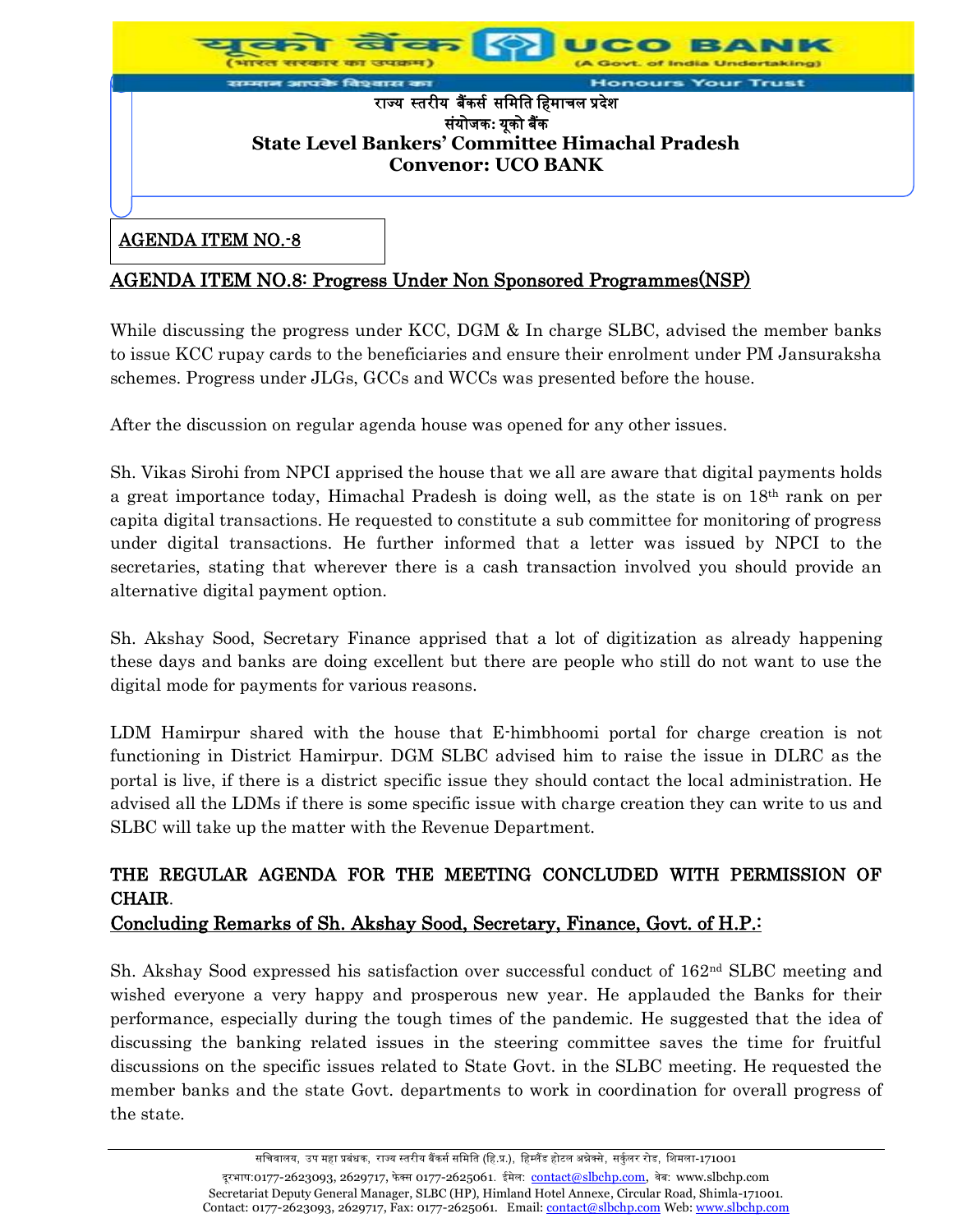

He shared that the banks are performing really well whether it is financial inclusion, social security schemes or digital payments. He advised that banks should continue this kind of work and monitoring. There should be proper coordination amongst the member banks and SLBC so that the issues that come to SLBC meeting should be specific for better time management and better resolution of the issues.

Before concluding his remarks, the extended his special thanks to Sh. Ishraq Ali Khan, Executive Director, UCO Bank for attending SLBC meeting in Himachal Pradesh for the very first time.

The meeting ended with a vote of thanks to the Chair by Sh. R.C. Dadhwal, Chief Manager, SLBC

----------------------------------oxo-------------------------------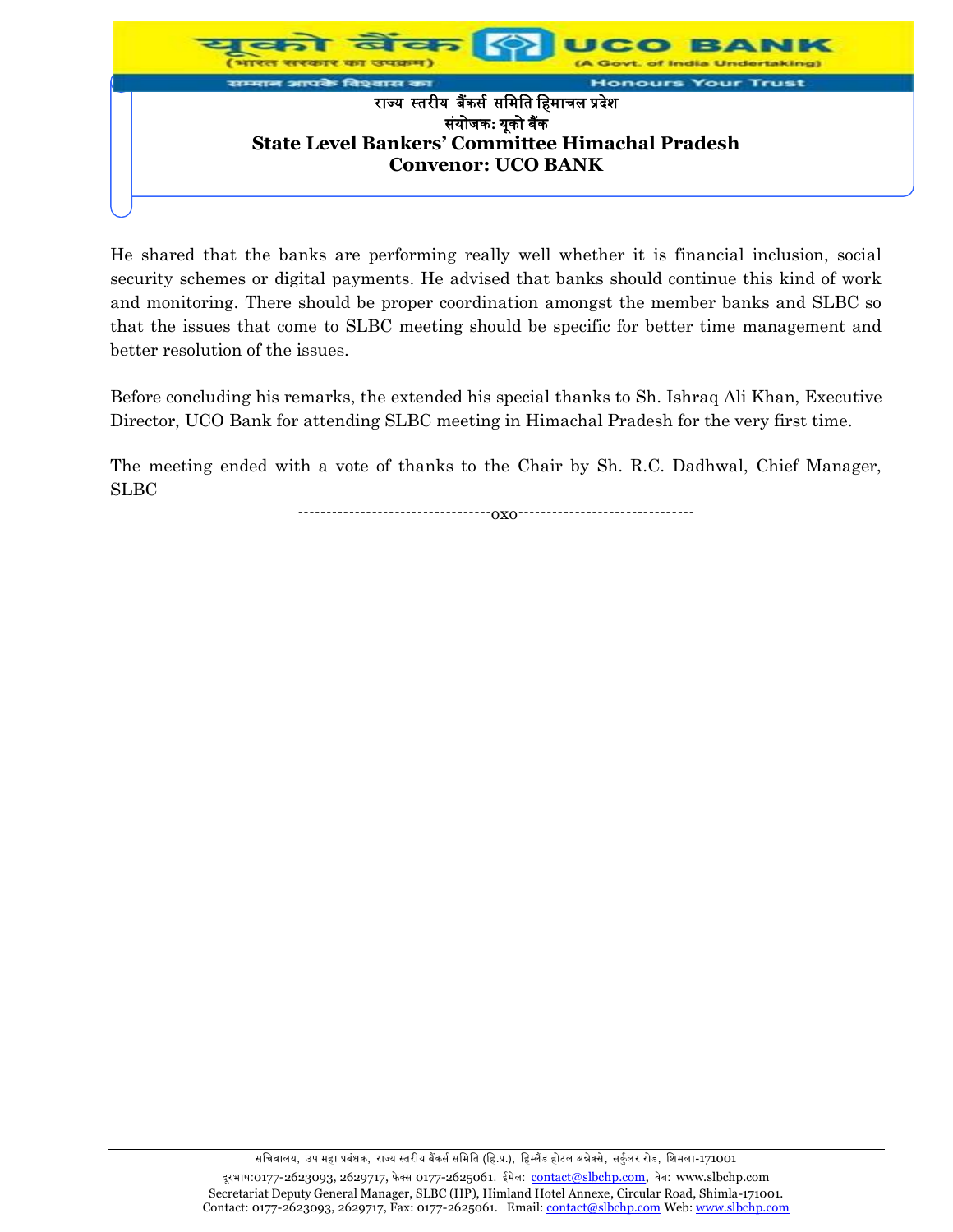of India Undertaking) **Honours Your Trust** 

### राज्यस्तरीयबैंकर्स र्मिमत मििाचल प्रदेश र्ंयोजक**:** यूको बैंक **State Level Bankers' Committee Himachal Pradesh Convenor: UCO BANK**

**उत्पादनमा** 

आपके विश्वास का

## THE 162<sup>nd</sup> STATE LEVEL BANKERS' COMMITTEE MEETING OF HIMACHAL PRADESH HELD ON 04th JANUARY, 2022 AT DARBAR HALL, HOTEL PETERHOFF, SHIMLA.

(Annexure 1)

#### LIST OF PARTICIPANTS:

| I                | Chairman:                      | Sh. Ishraq Ali Khan,                           |
|------------------|--------------------------------|------------------------------------------------|
|                  |                                | <b>Executive Director,</b>                     |
|                  |                                | <b>UCO</b> Bank                                |
|                  |                                | Sh. Akshay Sood, IAS,                          |
| $\mathbf{I}$     | Co-Chairman:                   | Secretary, Finance,                            |
|                  |                                | Govt. of Himachal Pradesh                      |
| III              | <b>Convenor SLBC:</b>          | Sh. S.S. Negi,                                 |
|                  |                                | Deputy General Manager & Convenor SLBC HP,     |
|                  |                                | <b>UCO</b> Bank                                |
| IV               | RESERVE BANK OF INDIA & NABARD |                                                |
|                  | <b>SARVASHRI:</b>              |                                                |
| 1                | K.C. Anand                     | General Manager (In-charge), RBI               |
| $\overline{2}$   | Dr. Sudhanshu Mishra           | General Manager, NABARD                        |
| $\boldsymbol{3}$ | R. K. Agrarwal                 | Deputy General Manager, NABARD                 |
| $\overline{4}$   | Amrendra Gupta                 | Assistant General Manager, RBI                 |
|                  | V. STATE GOVERNMENT OFFICIALS: |                                                |
|                  | <b>SARVASHRI:</b>              |                                                |
| $\mathbf{1}$     | Dr. N K Dhiman                 | Director, Agriculture                          |
| $\overline{2}$   | Yogesh J Bhamare               | Director, KVIC                                 |
| 3                | Hemchand Sharma                | Joint Director, Horticulture Department        |
| 4                | Dr. A K Sharma                 | Joint Director, Animal Husbandry               |
| 5                | Chandan Kapoor                 | Joint Director, Land Records                   |
| 6                | Sanjay Sharma                  | Joint Director, Industries.                    |
| 7                | Kirti Chandel                  | Deputy Director, Rural Development Department  |
| 8                | Milap Shandil                  | Deputy Director, FCS & CA                      |
| 9                | Kailash Chauhan                | Deputy Director, Tribal Development Department |
| 10               | Gagan Tiwari                   | Assistant Director, KVIC                       |
| 11               | Sanjeev Justa                  | State Nodal Officer, HPKVIB                    |
| 12               | Suresh Sharma                  | DWO, ESOMSA                                    |
| 13               | Amir Singh                     | AL, ESOMSA                                     |
| 14               | Rajendra Chauhan               | Project Officer, Urban Development Department  |
| 15               | Lalit Kumar                    | Section Officer, ESOMSA                        |
| 16               | Sudhir Sharma                  | <b>NESL</b>                                    |

सचिवालय, उप महा प्रबंधक, राज्य स्तरीय बैंकर्स समिति (हि.प्र.), हिम्लैंड होटल अन्नेक्से, सर्कुलर रोड, शिमला-171001 दूरभाष:0177-2623093, 2629717, फेक्स 0177-2625061. ईमेल: <u>contact@slbchp.com,</u> वेब: www.slbchp.com Secretariat Deputy General Manager, SLBC (HP), Himland Hotel Annexe, Circular Road, Shimla-171001. Contact: 0177-2623093, 2629717, Fax: 0177-2625061. Email: contact@slbchp.com Web: www.slbchp.com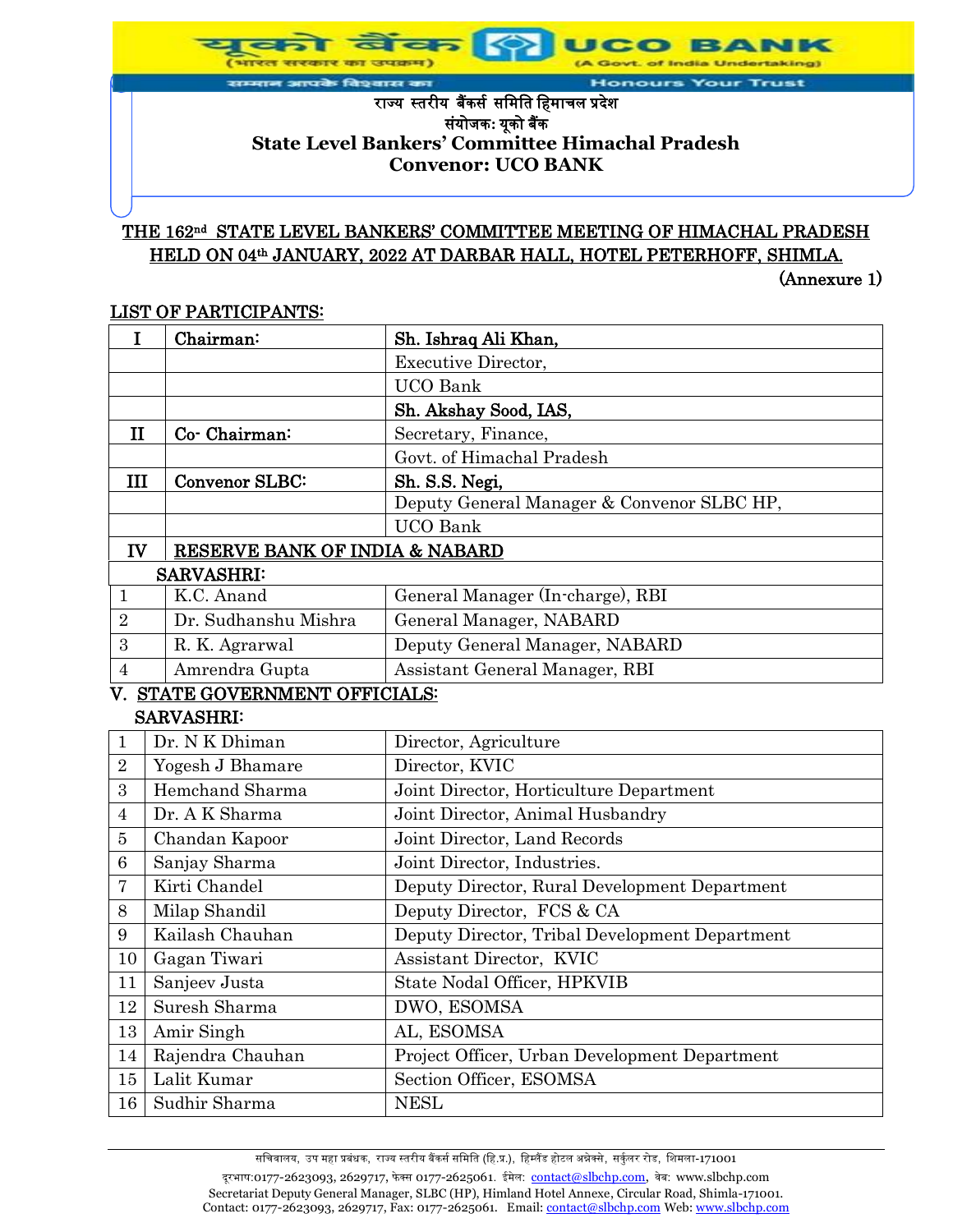विश्वास का Hor **Your Trust** राज्यस्तरीयबैंकर्स र्मिमत मििाचल प्रदेश र्ंयोजक**:** यूको बैंक **State Level Bankers' Committee Himachal Pradesh Convenor: UCO BANK** 17 Chandan Parmar Deputy Manager, IT 18 Vijay S. Singh Manager, UIDAI 19 Vikas Sirohi State Nodal Officer, NPCI

#### VI): MEMBER BANKS: SARVASHRI

| $\mathbf{1}$   | P.K. Dubey             | General Manager, PNB                              |
|----------------|------------------------|---------------------------------------------------|
| $\overline{2}$ | Pawan Kumar            | Deputy General Manager, SBI                       |
| 3              | Shrawan Manta          | MD, HPSCB                                         |
| $\overline{4}$ | Vivek Chauhan          | MD, HP ARDB                                       |
| $\overline{5}$ | Vinay Kumar            | MD, KCCB                                          |
| 6              | Uday Chandra           | Chairman, HPGB                                    |
| 7              | R N Jamalta            | General Manager, ARDB                             |
| 8              | Bhupender Rohilla      | Deputy Regional Manager, Bank of Baroda           |
| 9              | Manish Kumar           | Assistant General Manager, Canara Bank            |
| 10             | S. S. Mathur           | Assistant General Manager, Central Bank of India  |
| 11             | K. Vijay               | Assistant General Manager, Indian Bank            |
| 12             | Ashish Suwalka         | Assistant General Manager, Union Bank of India    |
| 13             | Rohit Bansal           | Assistant General Manager, IDBI Bank              |
| 14             | Joginder Singh         | Chief Manager, PNB                                |
| 15             | Jagmohan Singh         | Chief Manager, Bank of India                      |
| 16             | Amit Nagar             | Chief Manager, Punjab & Sind Bank                 |
| 17             | <b>Bhupinder Verma</b> | Chief Manager, Indian Overseas Bank               |
| 18             | Amit Chauhan           | Senior Manager, Axis bank                         |
| 19             | Manjeet Kumar          | Officer, Bank of Maharashtra                      |
| 20             | J K Singh              | General Manager, IDBI Ltd.                        |
| 21             | Virender Sharma        | Deputy Vice President, HDFC                       |
| 22             | Prabhjeet Singh Purba  | Zonal Coordinator, ICICI                          |
| 23             | Vikas Kumar            | Deputy Vice President, Axis Bank                  |
| 24             | Akshu Chandel          | Officer, Bank of Baroda                           |
| 25             | Rikansh Verma          | Relationship Manager, Indusind Bank               |
| 26             | Hemant Kumar Sethi     | Manager, South Indian Bank                        |
| 27             | Tavishi Verma          | Vice President, Yes Bank                          |
| 28             | Ashish Parmar          | Senior Manager, Indusind Bank                     |
| 29             | Nishita Kumari         | Assistant Manager, Kotak Mahindra Bank            |
| 30             | Parveen Arora          | Deputy General Manager, Parwanoo Urban Coop. Bank |
| 31             | Sudhir Sharma          | Relationship Manager, RBL Bank                    |

सचिवालय, उप महा प्रबंधक, राज्य स्तरीय बैंकर्स समिति (हि.प्र.), हिम्लैंड होटल अन्नेक्से, सर्कुलर रोड, शिमला-171001 दूरभाष:0177-2623093, 2629717, फेक्स 0177-2625061. ईमेल: contact@slbchp.com, वेब: www.slbchp.com Secretariat Deputy General Manager, SLBC (HP), Himland Hotel Annexe, Circular Road, Shimla-171001. Contact: 0177-2623093, 2629717, Fax: 0177-2625061. Email: contact@slbchp.com Web: www.slbchp.com